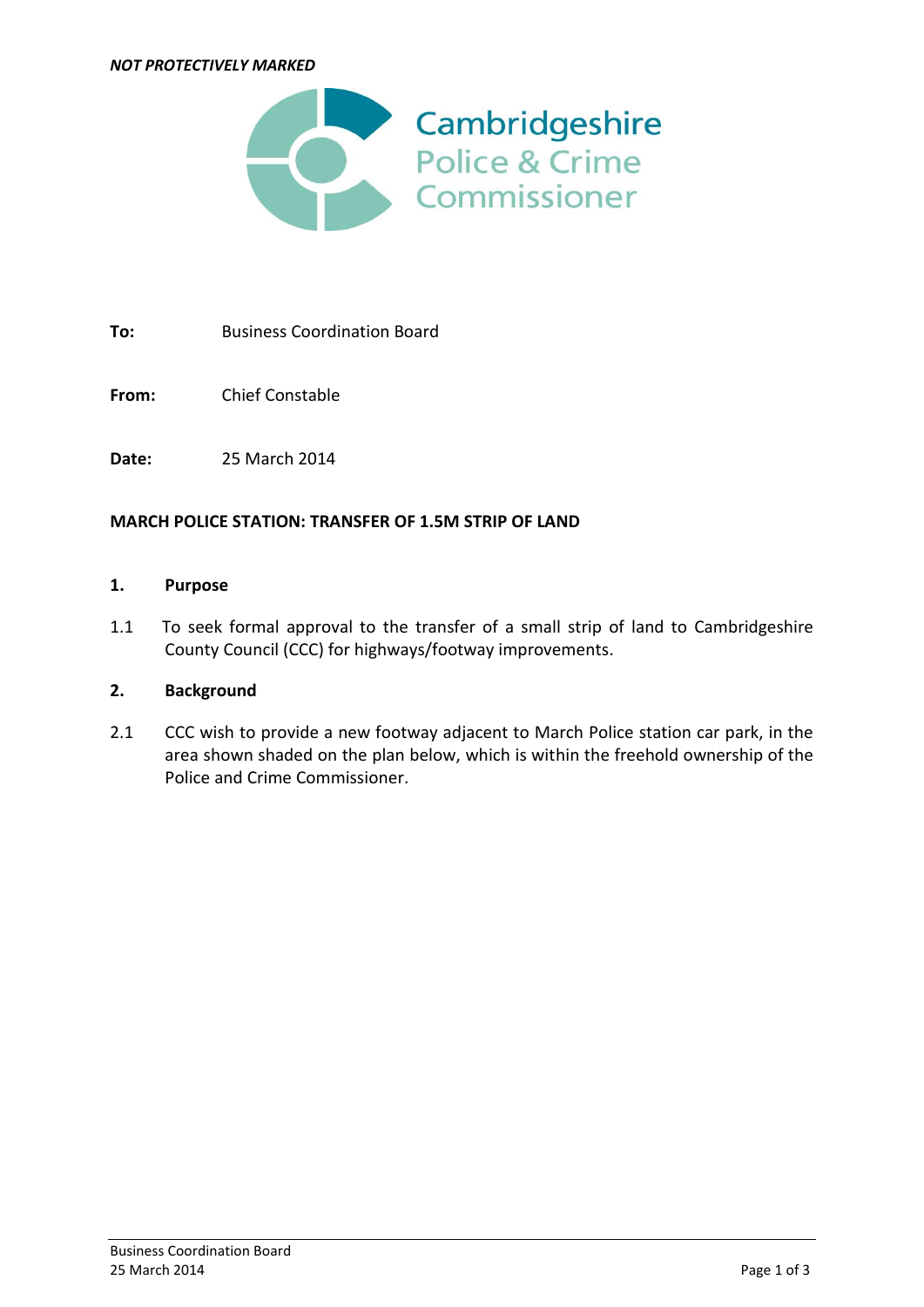

- 2.2 It is anticipated that this work will connect the footways around the various entrances in the locality easing movement for pedestrians including wheelchair users.
- 2.3 The following terms have been agreed without prejudice with CCC:
	- Transfer of the 1.5m strip of land fronting police station car park via Deed of Dedication (total approx.30 sq m).
	- Setting back of existing car park space into grassed area to retain full parking space (to same standard and finish as remainder of car park).
	- Mark up retained car park with white lining to demarcate parking spaces.
	- Installation of footway edging kerbs (or white lining) to show demarcation of footway.
	- Compensatory payment of £2,000 for loss of land.
	- CCC to pay all legal fees.
- 2.4 This proposal was considered by the Estates Sub Group on  $13<sup>th</sup>$  March 2014 and subsequently referred to Business Coordination Board.

## **3 Summary**

3.1 This transfer will facilitate footway and car park improvements for the public in general and the Police respectively as well as securing a small capital receipt.